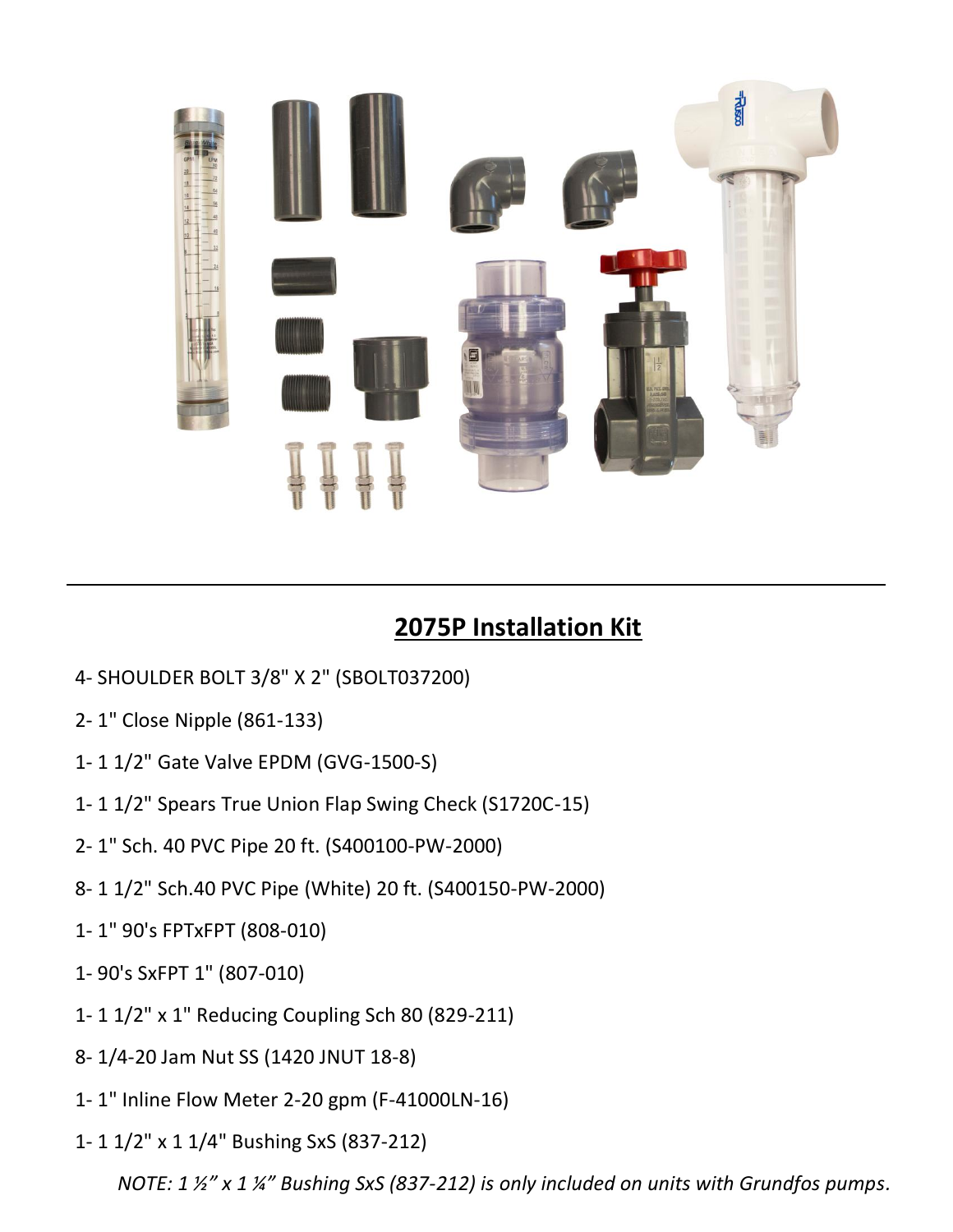## **Installation and Start-Up Instructions**

1. Uncrate, remove from pallet, and check for damage that may have occurred during shipping. If damage occurred during shipment, file a claim with the shipping company.

2. If the Weight Scale option was purchased, remove the blocking under the scale that was used for protection during shipment. NOTE that there is a separate manual for the weight scale.

3. Place the chlorination system in a location near the place of application.

4. Level the system with the supplied leveling bolts. This is important for proper chlorine delivery.

5. Install a pressure regulator on the inlet supply line IF inlet line pressure is greater than 50 psi. Tank flooding will result if pressure exceeds 50 psi.

6. Float valve is rated to 50 psi. If supply exceeds 50 psi when water system is shut down, a solenoid valve is required to be installed on the inlet line to prevent chlorination system flooding. The solenoid valve must be interlocked with your water system pump. Solenoid valve is not supplied with the P system.

7. Connect Power and Run signal wires (either 110v or dry contact) to the electrical box. Schematics are shown on pages 6 & 7. A solenoid valve is recommended for municipal water applications.

8. Connect the inlet flow meter assembly to the solution tank (the parts were shipped loose to prevent breakage in shipping).

9. Connect the inlet water supply with 1-1/2" PVC pipe or hose. Include an isolation valve at the main header line. If source water contains debris, include a filter in the line.

10. Connect the chlorine control and check valve assembly to the pump discharge. Close the chlorine control valve completely. (The parts were shipped loose to prevent breakage in shipment.)

11. Connect the discharge piping from the chlorine control valve to the chlorine application point with 1-1/2" PVC pipe or hose. Include an isolation valve at the main header line.

12. Once the water input and output connections are in place, open isolation valves and check for leaks. Water will begin to flow into the chlorinator and fill the solution tank.

13. Wait until water stops flowing into the solution tank. Open the chlorine control valve about 2-3 full turns, and break loose the upstream union on the flap check valve to prime the pump. When water flows out, pump should be primed. Tighten union and